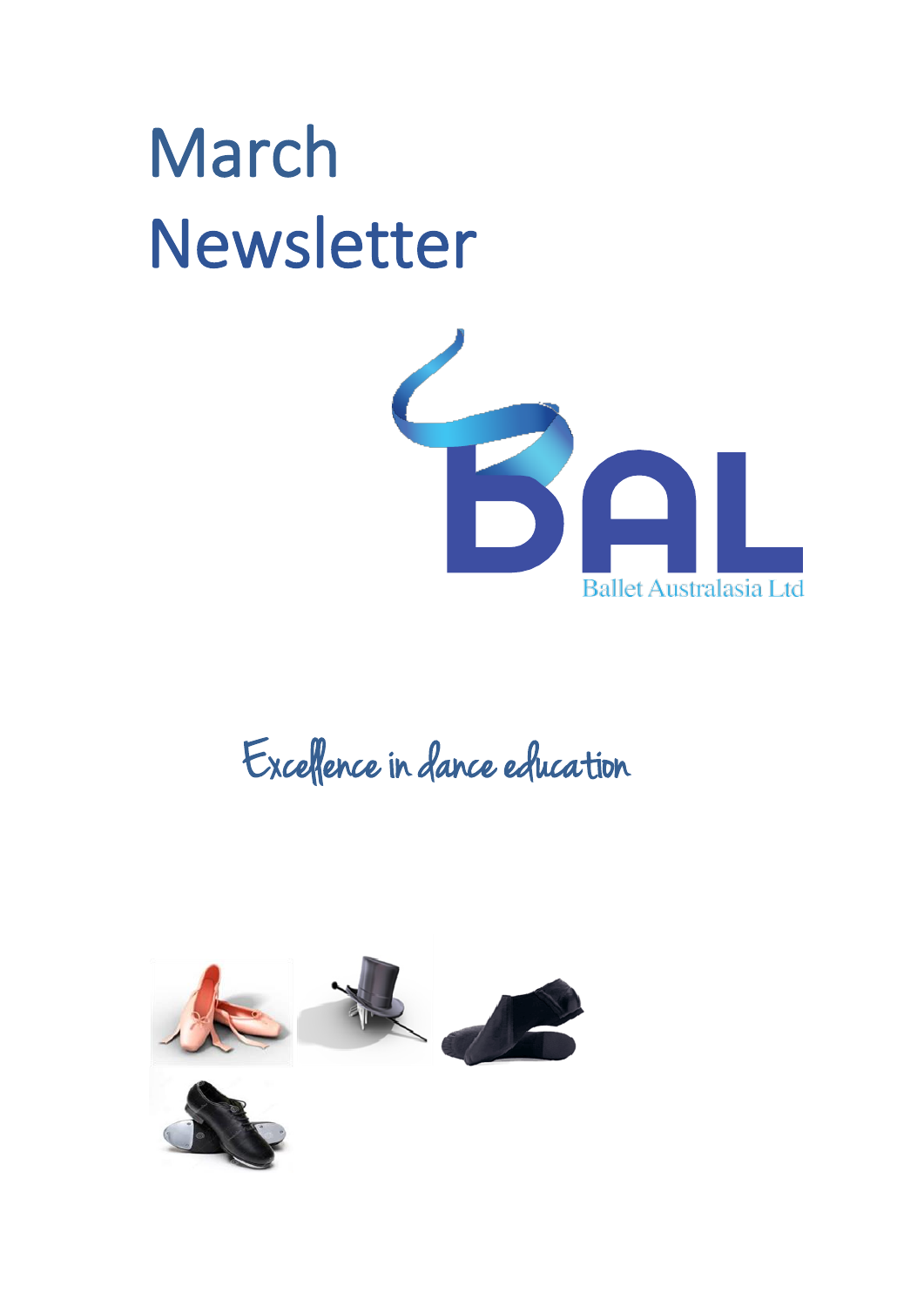### **Contents**

- Message from the President
- Facebook
- List of Directors and Technical Advisors
- Summer School 2022 Corrections & Technical Information
- Solo Stage Performance Exams
- Diamond Star Results 2021
- Photo Gallery
- Diamond Star 2022
- TC III & Certificate IV in Dance Teaching and Management update
- Timetable App

### Thoughts for the day

"Don't let what you cannot do interfere with what you can do." – John Wooden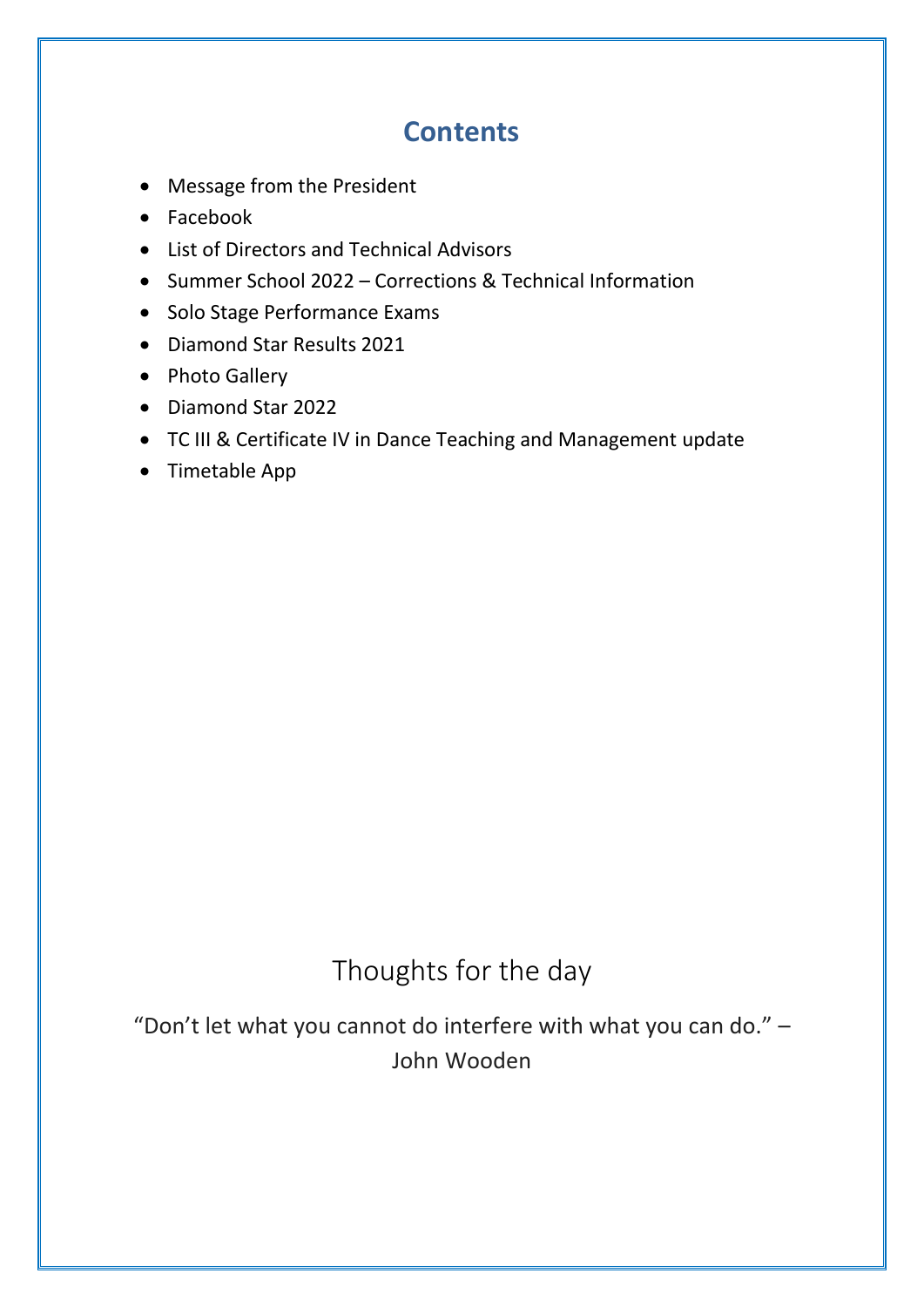### **A message from your President**



Welcome everyone.

Firstly, I would like to acknowledge the passing of Hilda Easton. A life member of BAL, ex-president, ex-Examiner, she is remembered by all who were taught and examined by her.

COVID has again thrown us some curve balls for another challenging year. However, we have all again adapted and navigated our way through and come out the other side!

We have faced many challenges with exams this last year and we were able to hold live exams in New Zealand, Western Australia and NSW before we were locked down once again. Some of our schools just missed a live exam by 1 day! Thank you to all the examiners who have been able to travel and make this happen. We were again able to support our schools by having video exams for those states and studios that we were just not able to get examiners into – New South Wales, Queensland, Tasmania, New Zealand, South Australia and Victoria.

We know how hard it was but still our main goal was to support every studio, every student and all our members as best we could.

We would also like to send out support to many of our Northern Rivers and Queensland members who have been affected by these terrible floods. We are thinking of you and hope that you are back in the studio really soon.

We are now looking forward to a successful 2022, with exam packs due to be sent out shortly. We are looking forward to supporting all our members to have face to face exams in 2022.

Stay safe*,*

*Christopher Wood.*

*President.*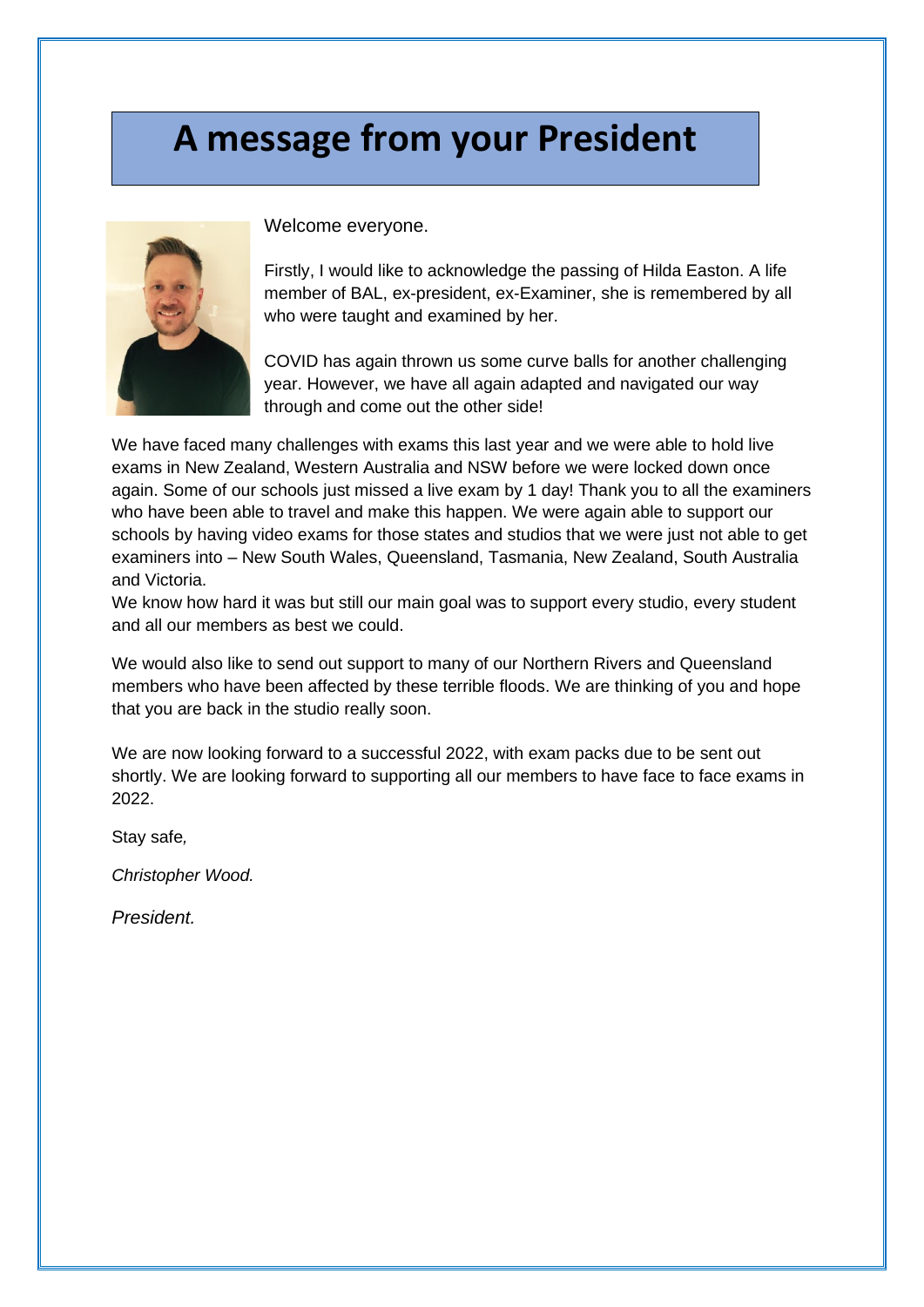# **Facebook**



BAL has two facebook sites.

- 1. Closed group Members only
- 2. Public Group

We encourage our members to make use of these sites. Post up your events so we can all see how wonderful your students are and see what amazing things you are doing in your schools.

Please "Like" and "Share"

### **BAL logo**

If you are looking to update your advertising and websites and would like to use the BAL logo, please contact headquarters and it will be emailed through to you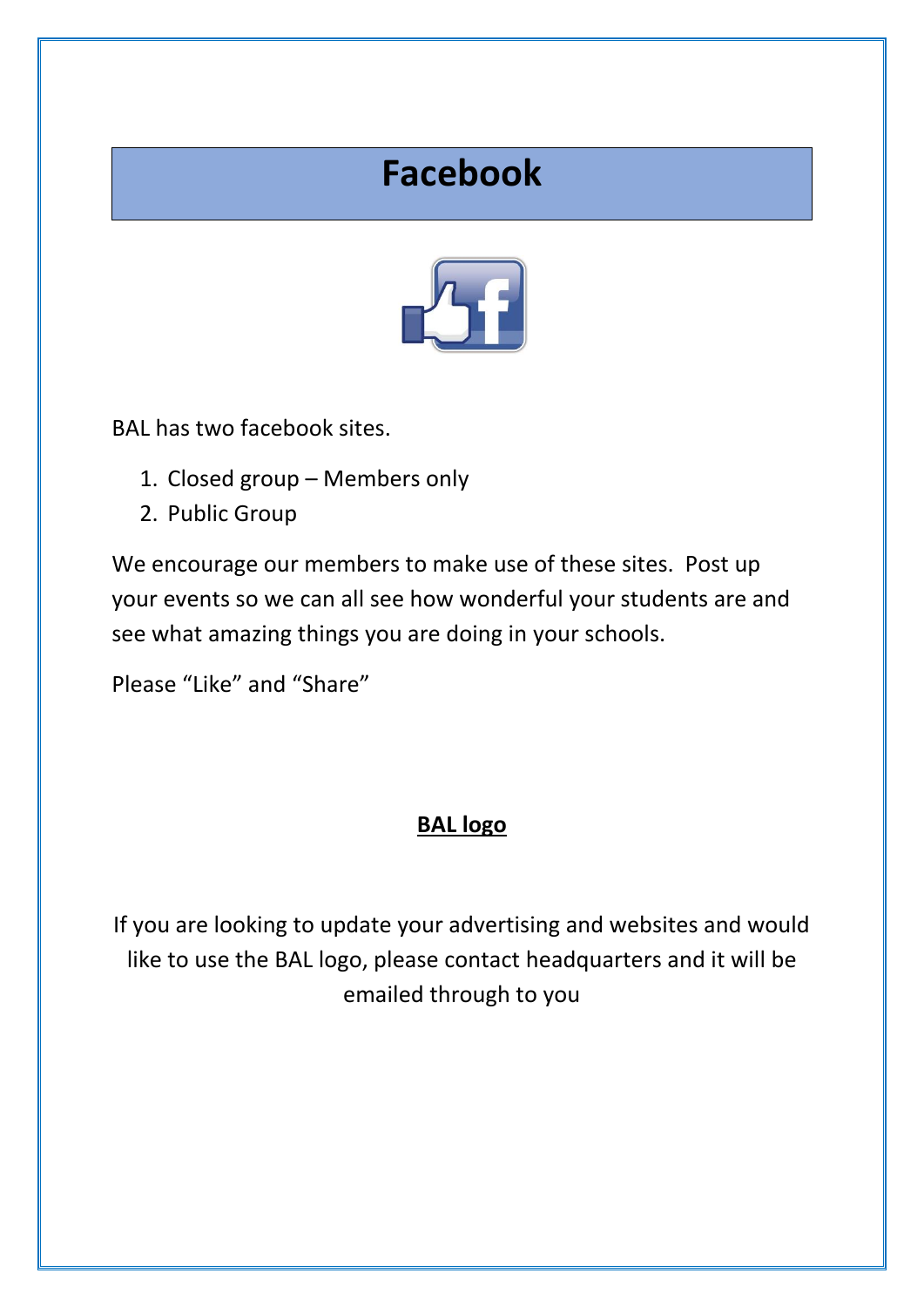# **List of Directors**

| Christopher Wood  | <b>President FBAL</b>      |
|-------------------|----------------------------|
| Mary Easton       | <b>Vice President FBAL</b> |
| Robyn Newton      | Director FBAL              |
| Elizabeth Pike    | Director MBAL              |
| Mike Dorrington   | Director MBAL              |
| Lynley Murgatroyd | Director MBAL              |
| Melissa Dance     | Director MBAL              |

# **Technical Advisors**

| <b>BALLET GRADES BEG - ADVANCED</b>     | <b>CHARACTER</b>                    |
|-----------------------------------------|-------------------------------------|
| Mrs Robyn Newton                        | Mrs Wendy Kennedy                   |
| Phone: 0408 005 460                     | Phone: 0421 566 005                 |
| robyn.newton1@bigpond.com               | wwendykennedy14@gmail.com.au        |
| <b>SENIOR BALLET GRADE 6 - ADVANCED</b> | TAP 'N' BEATS                       |
| Mrs Wendy Kennedy                       | Mr Christopher Wood                 |
| Phone: 0421 566 005                     | Phone: 0425 810 314 or 02 9756 0007 |
| wwendykennedy14@gmail.com.au            | woody@irdc.com.au                   |
| <b>JAZZ AND TAP</b>                     | <b>HIP HOP</b>                      |
| <b>Miss Mary Easton</b>                 | Miss Melissa Dance                  |
| Phone 0408 462 926                      | Phone: 0419 867 204                 |
| maryeastondancestudios@iinet.net.au     | admin@melissadance.com.au           |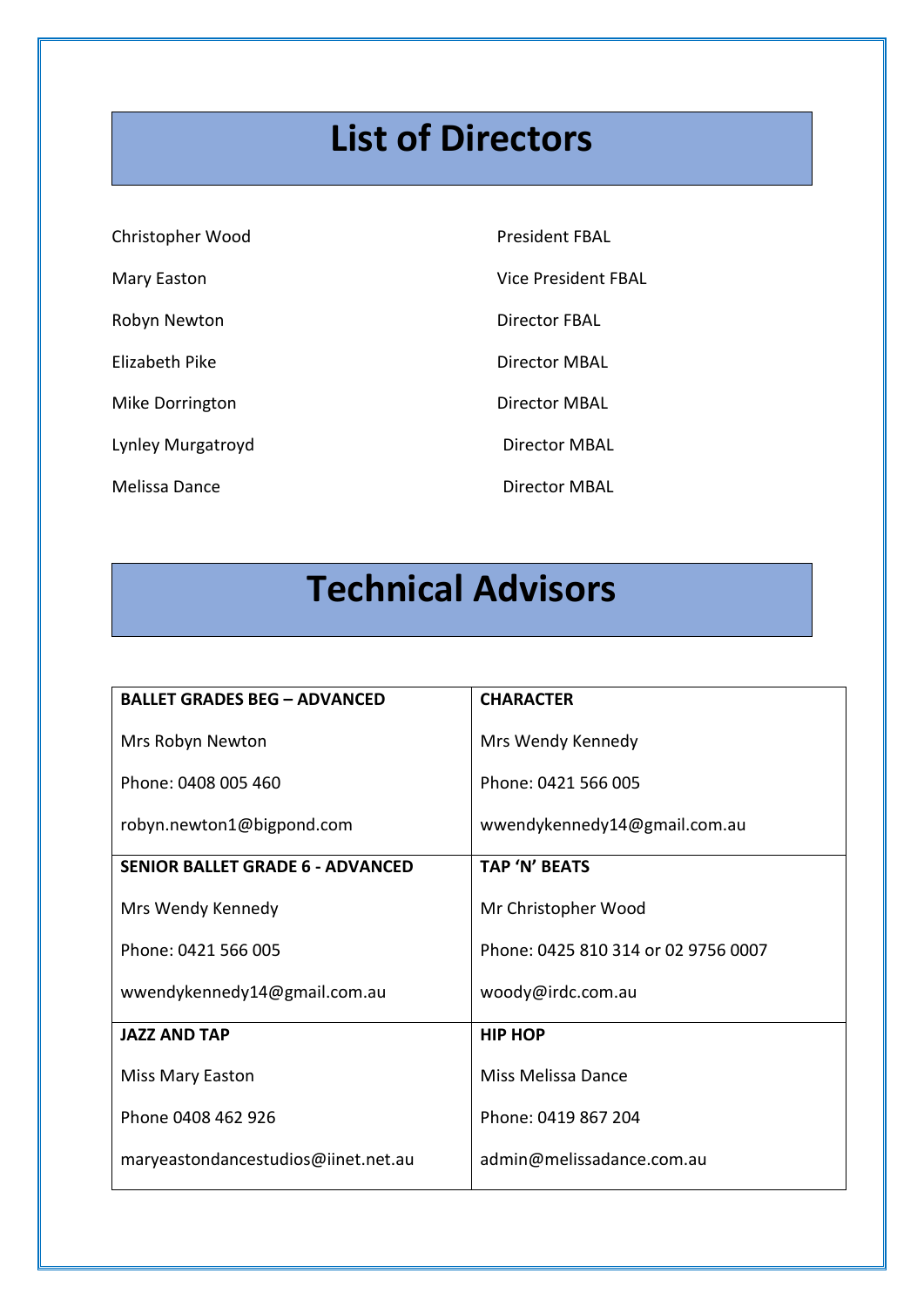# **Summer School 2022 Technical Clarifications**

#### **ADDITIONAL INFORMATION FOR ELEMENTARY BALLET CENTRE EXERCISE 1 USE OF HEAD**

**(Information from Technical Manual & Dictionary of Classical Ballet by Gail Grant)**

- Ecarte derriere The head is turned towards the lower arm.
- Ecarte devant The head is towards the raised arm.
- Efface devant The arms are in Attitude, The lower arm is the same as the leg that is extended. The head is inclined towards the high arm with the eyes looking out to the audience. The body leans slightly back from the waist.

#### **\_\_\_\_\_\_\_\_\_\_\_\_\_\_\_\_\_\_\_\_\_\_\_\_\_\_\_\_\_\_\_\_\_\_\_\_\_\_\_\_\_\_\_\_\_\_\_\_\_\_\_\_\_\_\_\_\_\_\_\_\_\_\_\_ CENTRE EXERCISE 1: DIRECTIONS OF THE BODY (ENDEHORS) - Use of head**

- Count 3 Attitude L arm raised look towards raised hand
- Count 4 Close 5th retain arm & head
- Count 5 Ecarte devant retain head position
- Count 6 Turn to Efface devant R arm raised, head towards raised arm, eyes to audience
- Count 7 –Lower R arm to 2nd eyes following
- Count 8 Close 5th, arms Bras bas

Repeat all other side

#### **\_\_\_\_\_\_\_\_\_\_\_\_\_\_\_\_\_\_\_\_\_\_\_\_\_\_\_\_\_\_\_\_\_\_\_\_\_\_\_\_\_\_\_\_\_\_\_\_\_\_\_\_\_\_\_\_\_\_\_\_\_\_\_\_ EXERCISE 1 (EN DEDANS)**

Count 3 – Efface devant R ft pointed, L arm raised, head towards raised arm, eyes to audience

Count 4 – Close 5th retain head & arm

Count 5 – Ecarte derriere – changing of arms together, raising R, lowering L arm at 2nd head turned to lower arm

Count 6 – Turn body to efface derriere – retain arms head eyes towards hand of raised arm (R)

Counts 7 – Retain leg position – open raised arm to Arabesque efface looking towards raise arm

Repeat all other side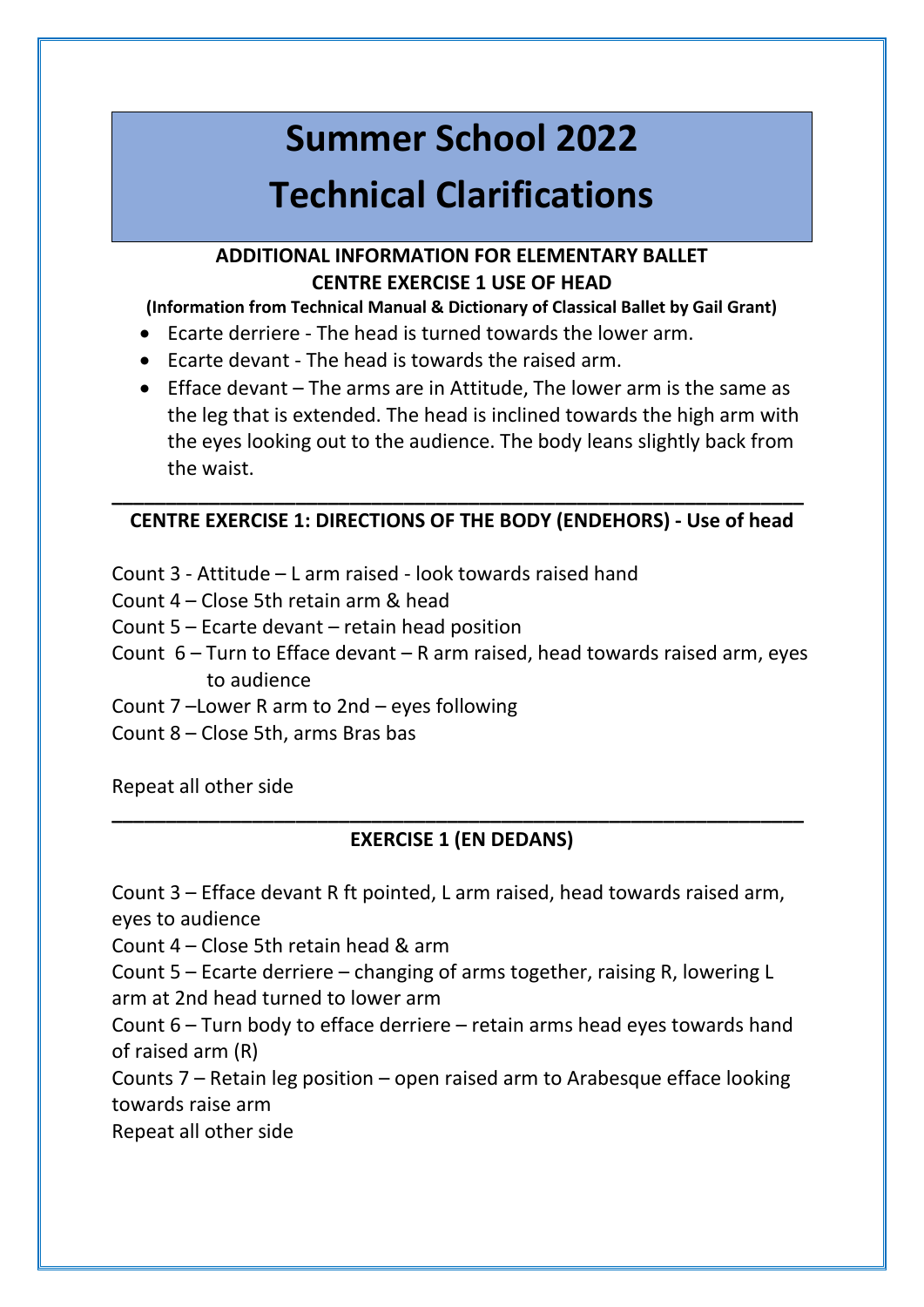### **BEGINNERS BALLET**

#### **SKIPS**

Please execute Skips 16 X each candidate to allow the examiner sufficient time to assess and record the mark given.

### **GRADE ONE BALLET Barre Exercise No.3 – GLISSE AND RETIRE**

Preparation: Stand facing barre, feet in 1st position, arms bras bas, head erect, music 4/4

| Counts     | <b>Steps</b>                                     | Arms & Head                         |
|------------|--------------------------------------------------|-------------------------------------|
| Intro      | Hold position                                    | Place hands on barre                |
| 81         | Glisse to 2nd position<br>with R foot            | Head erect                          |
| 2, 3, 4    | Rest in 1st                                      |                                     |
| &5         | Glisse to 2nd position with R<br>foot            |                                     |
| 6, 7, 8    | Rest in 1st                                      |                                     |
| 1, 2, 3, 4 | Draw R foot to low retire<br>position (low calf) | Head to R ouvert direction          |
| 5, 6, 7, 8 | Lower R foot to 1st position                     | Head returns to erect on<br>count 8 |

- Glisse (Glee-say) Glided or slipped.
- Emphasis in a Glisse is the movement to 2nd reaching ankle height , fully stretched. It closes with control to 1st position lowering through the foot, toe first.
- This exercise is done very slowly

### **TAP'N'BEATS**

#### **STAGE 6 - CORNER EXERCISE 1**

This exercise is shown with lots of twist

#### **STAGE 6 - DANCE**

After the section started with 4 brush heel steps backwards, it is then jump shuffle ball change (**feet crossed, R behind L**), jump shuffle ball change (**not crossed**) then the stamp, stamp. This is not a maxiford as there is no pick up.

#### **GRADE 1 JAZZ : BARRE EXERCISE 3**

The knees are relaxed on the circular body rolls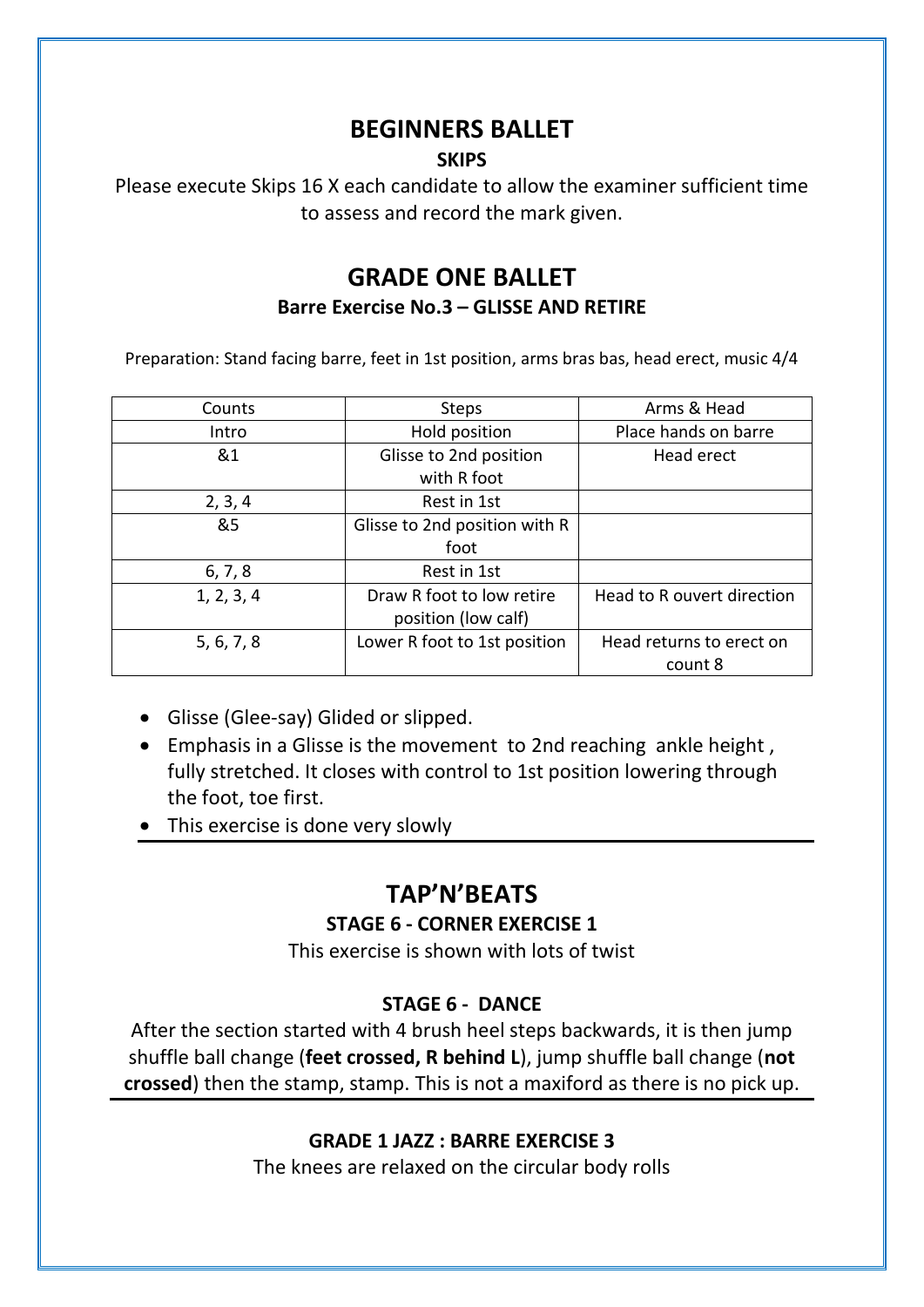# **SENIOR MALE BALLET SYLLABI**

#### **PRE-ELEMENTARY MALE SYLLABUS ADDITIONAL EXERCISES (IN LIEU OF FEMALE POINTE WORK)**

There are now only two centre exercises, followed by the Partnering section. Please omit: Centre Ex 1 (Pose Arabesque en l'air) Centre Ex 4 (Allegro Enchainement)

Centre Ex 5 (Grand Jete, Sissone, Tour en l'air)

Only Centre Ex 2 and 3 are examined, followed by Warm Up Ex for Partnering, and the Partnering section.

Should you require any assistance with the male syllabus or a video copy of the partnering section please contact Mary Easton through Headquarters or at maryeastondancestudios@iinet.net.au

#### **ELEMENTARY MALE SYLLABUS**

The male syllabus is currently undergoing review and will be available shortly. Please look out for the information which will be sent to all Ballet teachers.

Could all BAL Ballet teachers please make these changes to your notations even if you have no male students in these grades. This will ensure your notations are correct should you have males in the future.

# **Stage Performance Solo Examinations**

#### **NEW FROM 2022!**

**BAL has introduced a new Senior Ballet Solo which can be taken after passing either Elementary or Elementary Foundation exam. Previously there was only the Junior Solo (after Grade 5 exam) or the Solo Danseuse (after the Advanced exam). This now allows dancers to take a Senior Solo exam where previously none was available.**

Please see your 2022 Teachers Rules & Procedures booklet for further details.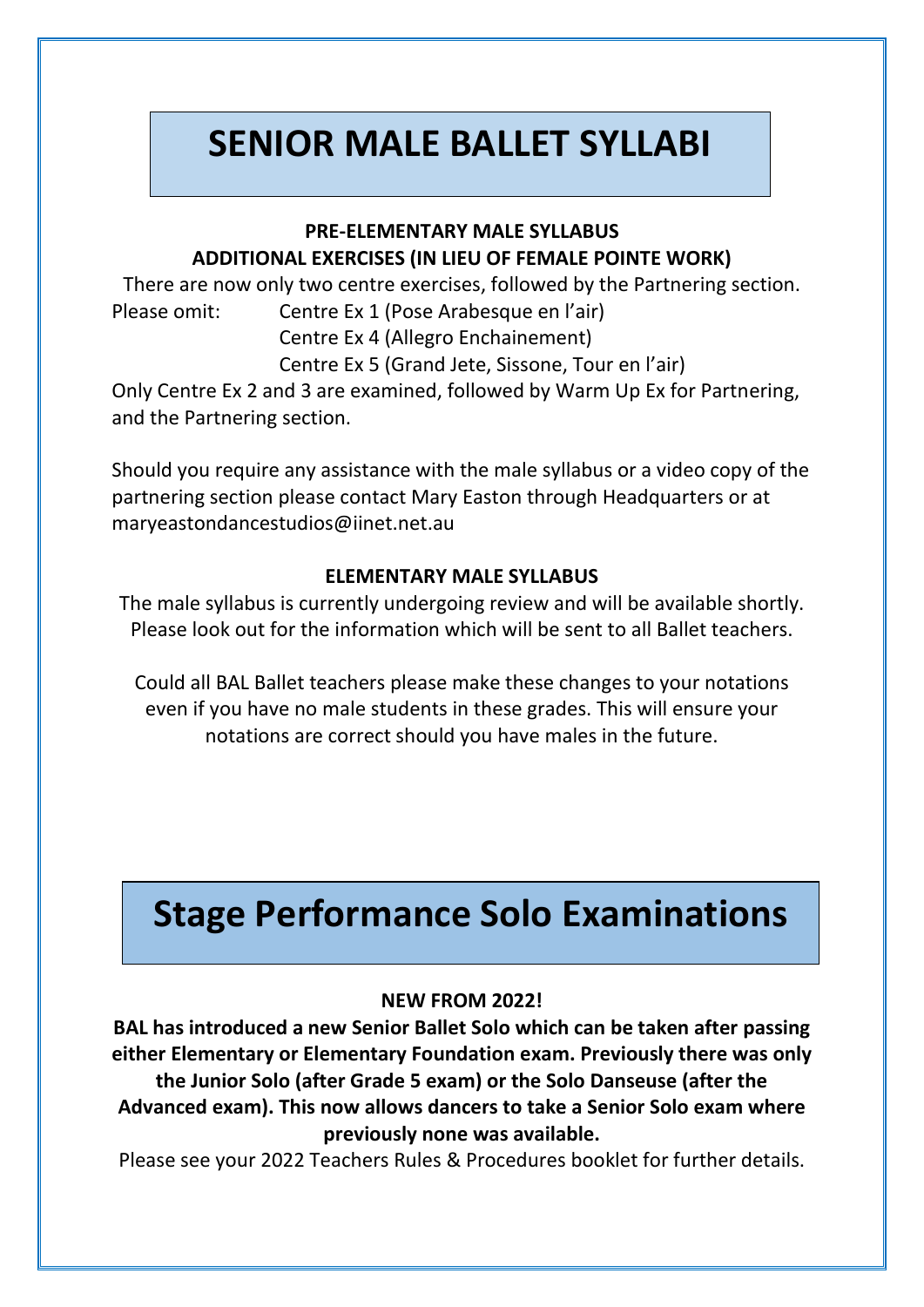#### **Solo Stage Performance exams now available are as follows:**

#### **JAZZ SOLOS – OPTIONAL EXAMS**

Each examination consists of two dances in stage costume. This is a stage performance examination, and each dance must be executed with style, expression and personality.

- 1 Jazz Routine (not Lyrical/Contemporary)
- 2 Musical Theatre/Musical Comedy Routine

JUNIOR JAZZ SOLO - There is no age restriction; however the candidate must have already passed the Grade 5 Jazz examination.

SENIOR JAZZ SOLO - Candidate must be at least 15 years of age, and must have passed Advanced Jazz examination.

#### **TAP SOLOS – OPTIONAL EXAMS**

Each examination consists of two dances in stage costume. This is a stage performance examination, and each dance must be executed with style, expression and personality.

- 1 Slow Routine
- 2 Fast Routine

JUNIOR TAP SOLO - There is no age restriction; however the candidate must have passed the Grade 5 Tap examination, or Stage 7 Tap'N'Beats.

SENIOR TAP SOLO - Candidate must be at least 15 years of age, and must have passed the Advanced Tap examination, or Stage 10 Tap'N'Beats.

#### **BALLET SOLOS - OPTIONAL EXAMS**

PETITE SOLO (JUNIOR BALLET SOLO)

Consists of two Classical dances.

1 - Classical Dance in ballet shoes. Tutu to be worn

2 - Demi- Character Dance in ballet shoes. In costume

There is no age restriction however the candidate must have already passed the Grade 5 Ballet examination.

#### SENIOR BALLET SOLO – NEW FOR 2022

Consists of two Classical dances.

1 - Classical Dance in pointe shoes or ballet shoes. Tutu to be worn

2 - Demi- Character Dance in pointe shoes or ballet shoes. In costume

There is no age restriction however the candidate must have already passed the *Elementary or Elementary Foundation Ballet examination.*

Please be aware that a strong performance in pointe shoes will attract more marks than the same performance in ballet shoes. Wherever capable, candidates are encouraged to enter Senior Ballet Solo examination in pointe shoes.

#### SOLO DANSEUSE

This examination is taken after Advanced Ballet. Pointe shoes to be worn throughout.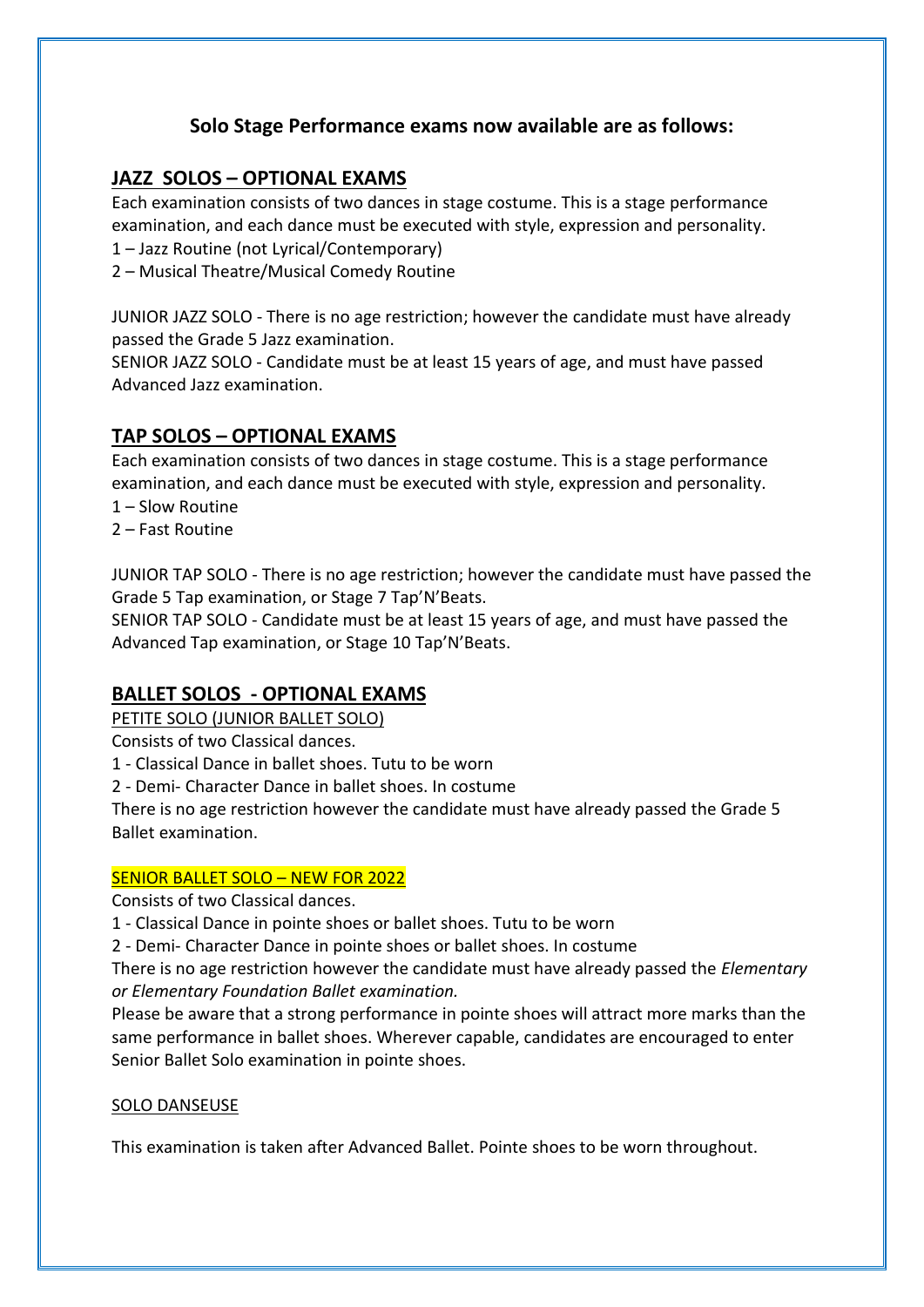# **Diamond Star Results 2021**

| 6/u TAP (Large)   | 1 <sup>st</sup> GB Dance Co             | 2 <sup>nd</sup> Select Dance Co    |
|-------------------|-----------------------------------------|------------------------------------|
| 6/u TAP (Small)   | 1 <sup>st</sup> Storm the Stage         | 2 <sup>nd</sup> Storm the Stage    |
| 6/u JAZZ (Large)  | 1 <sup>st</sup> Select Dance Co         | 2 <sup>nd</sup> GB Dance Co        |
|                   | <b>HC Select Dance Co</b>               |                                    |
| 6/u JAZZ (Small)  | 1 <sup>st</sup> Dance NRG               | 2 <sup>nd</sup> Centre Stage       |
|                   | HC Storm the Stage                      |                                    |
| 8/u TAP (Large)   | 1 <sup>st</sup> GB Dance Co<br>Dance Co | HC Select Dance Co / In Rhythm     |
| 8/u TAP (Small)   | 1 <sup>st</sup> Synergy D & F           | HC Storm the Stage                 |
| 8/u JAZZ (Large)  | 1 <sup>st</sup> GB Dance Co             | 2 <sup>nd</sup> Dance NRG          |
|                   | HC Select Dance Co/ In Rhythm Dance Co  |                                    |
| 8/u JAZZ (Small)  | $1st$ Synergy D & F                     | 2 <sup>nd</sup> Storm the Stage    |
| $10/u$ TAP        | 1 <sup>st</sup> Dance NRG               | 2 <sup>nd</sup> In Rhythm Dance Co |
|                   | HC Select Dance Co / Centre Stage       |                                    |
| 10/u JAZZ (Large) | 1 <sup>st</sup> Select Dance Co         | 2 <sup>nd</sup> GB Dance Co        |
|                   | HC Select Dance Co / Centre Stage       |                                    |
| 10/u JAZZ (Small) | 1 <sup>st</sup> BSupreme                | 2 <sup>nd</sup> Synergy D & F      |
|                   | <b>HC BSupreme</b>                      |                                    |
| 8 & 10/u LYRICAL  | 1 <sup>st</sup> Select Dance Co         | HC Select Dance Co / Synergy       |
| 8 & 10/u HIP HOP  | 1 <sup>st</sup> Synergy D & F           | HC Select Dance Co/Centre Stage    |
| 12/u TAP (Large)  | 1 <sup>st</sup> Dance NRG               | 2 <sup>nd</sup> GB Dance Co        |
|                   | <b>HC Select Dance Co</b>               |                                    |
| 12/u TAP (Small)  | 1 <sup>st</sup> In Rhythm Dance Co      | HC Centre Stage / Synergy D & F    |
| 12/u JAZZ (Large) | 1 <sup>st</sup> GB Dance Co             | HC Select Dance Co / Dance NRG     |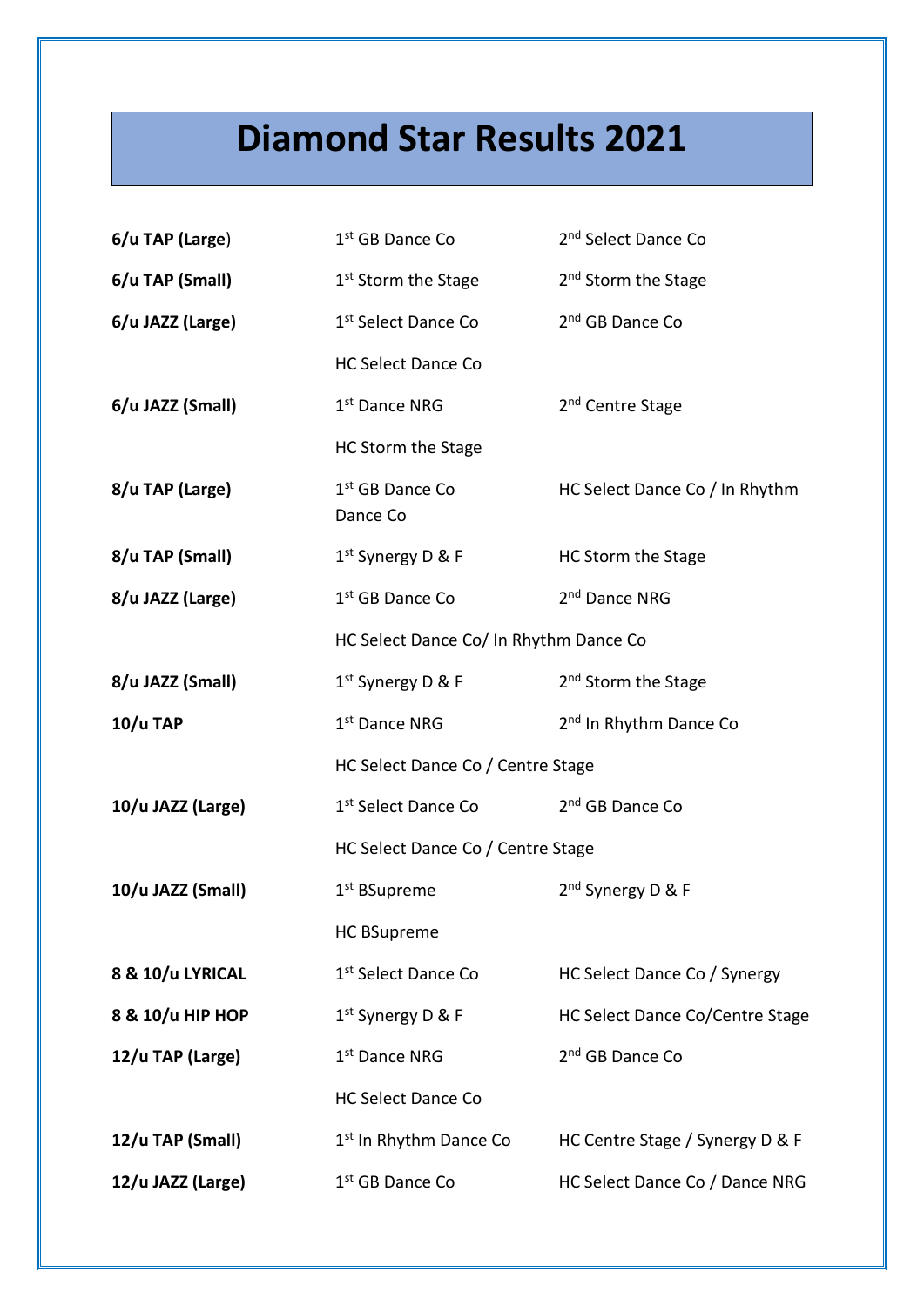| 12/u JAZZ (Small)                    | 1 <sup>st</sup> In Rhythm Dance                | 2 <sup>nd</sup> Centre Stage       |
|--------------------------------------|------------------------------------------------|------------------------------------|
|                                      | 3rd In Rhythm Dance                            | HC Synergy D & F                   |
| 12/u MUSICAL THEATRE                 | 1 <sup>st</sup> Select Dance Co                |                                    |
| 12/u LYRICAL                         | 1 <sup>st</sup> Select Dance Co                |                                    |
| 12/u HIP HOP                         | 1 <sup>st</sup> Synergy D & F                  | HC Select Dance Co/Centre Stage    |
| 14/u TAP                             | 1 <sup>st</sup> GB Dance Co                    | HC Select Dance Co/In Rhythm D     |
| 14/u JAZZ (Large)                    | 1 <sup>st</sup> Select Dance Co                | HC Dance NRG / Select Dance Co     |
| 14/u JAZZ (Small)                    | $1st$ Synergy D & F                            | 2 <sup>nd</sup> In Rhythm Dance Co |
| 14/u HIP HOP                         | $1st$ Synergy D & F                            | <b>HC Select Dance Co</b>          |
| 14/u LYRICAL                         | 1 <sup>st</sup> Select Dance Co                | 2 <sup>nd</sup> Synergy D & F      |
| 14/u MUSICAL THEATRE                 | 1 <sup>st</sup> Select Dance Co                |                                    |
| 16/u TAP                             | 1 <sup>st</sup> GB Dance Co                    | HC Dance NRG/In Rhythm Dance       |
| 16/u JAZZ                            | 1 <sup>st</sup> GB Dance Co                    | HC Select Dance Co / In Rhythm     |
| <b>16 &amp; Open MUSICAL THEATRE</b> | 1 <sup>st</sup> In Rhythm Dance Co             | <b>HC Select Dance Co</b>          |
| <b>Open Age TAP</b>                  | 1 <sup>st</sup> GB Dance Co                    | 2 <sup>nd</sup> Dance NRG          |
| Open Age JAZZ                        | 1 <sup>st</sup> GB Dance Co                    | 2 <sup>nd</sup> GB Dance Co        |
|                                      | 3rd BSupreme                                   | <b>HC Dance NRG</b>                |
| Open Age HIP HOP                     | 1 <sup>st</sup> Synergy D & F                  | <b>HC Select Dance Co</b>          |
| <b>Open Age LYRICAL</b>              | 1 <sup>st</sup> Select Dance Co                | <b>HC Ann-Maree SoD</b>            |
|                                      | <b>BEST SMALL GROUP - DANCE NRG (6/u JAZZ)</b> |                                    |

#### **BEST LARGE GROUP – GB DANCE CO (OPEN AGE JAZZ)**

**MOST ENTERTAINING GROUP – SYNERGY DANCE & FITNESS (OPEN AGE HIP HOP)**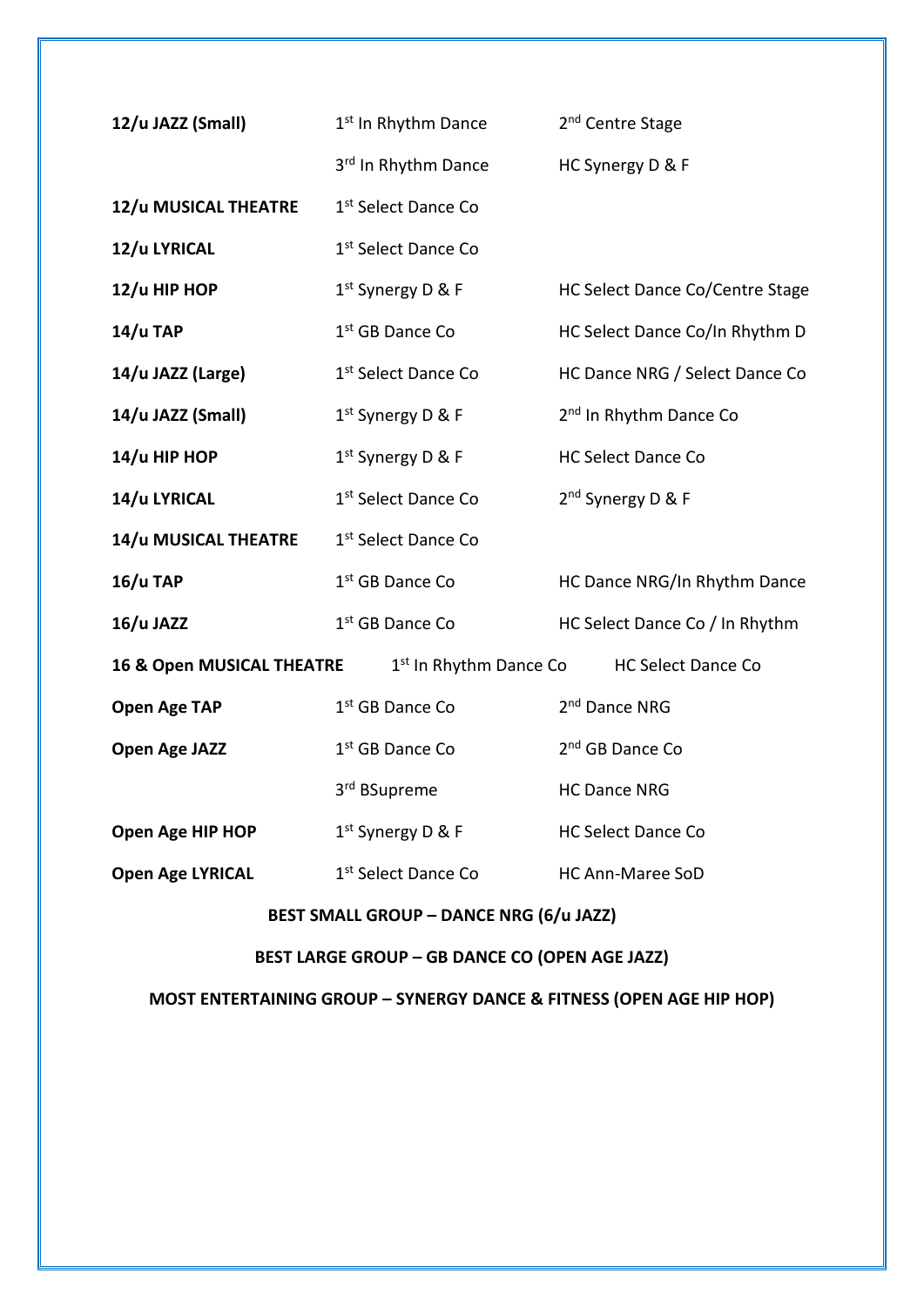# **Photo Gallery**

Bev Birch examiner with Auckland West Dance Academy



#### At the Barre Dance Company





Grade 5 Jazz **Grade 5 Ballet** Primary Ballet

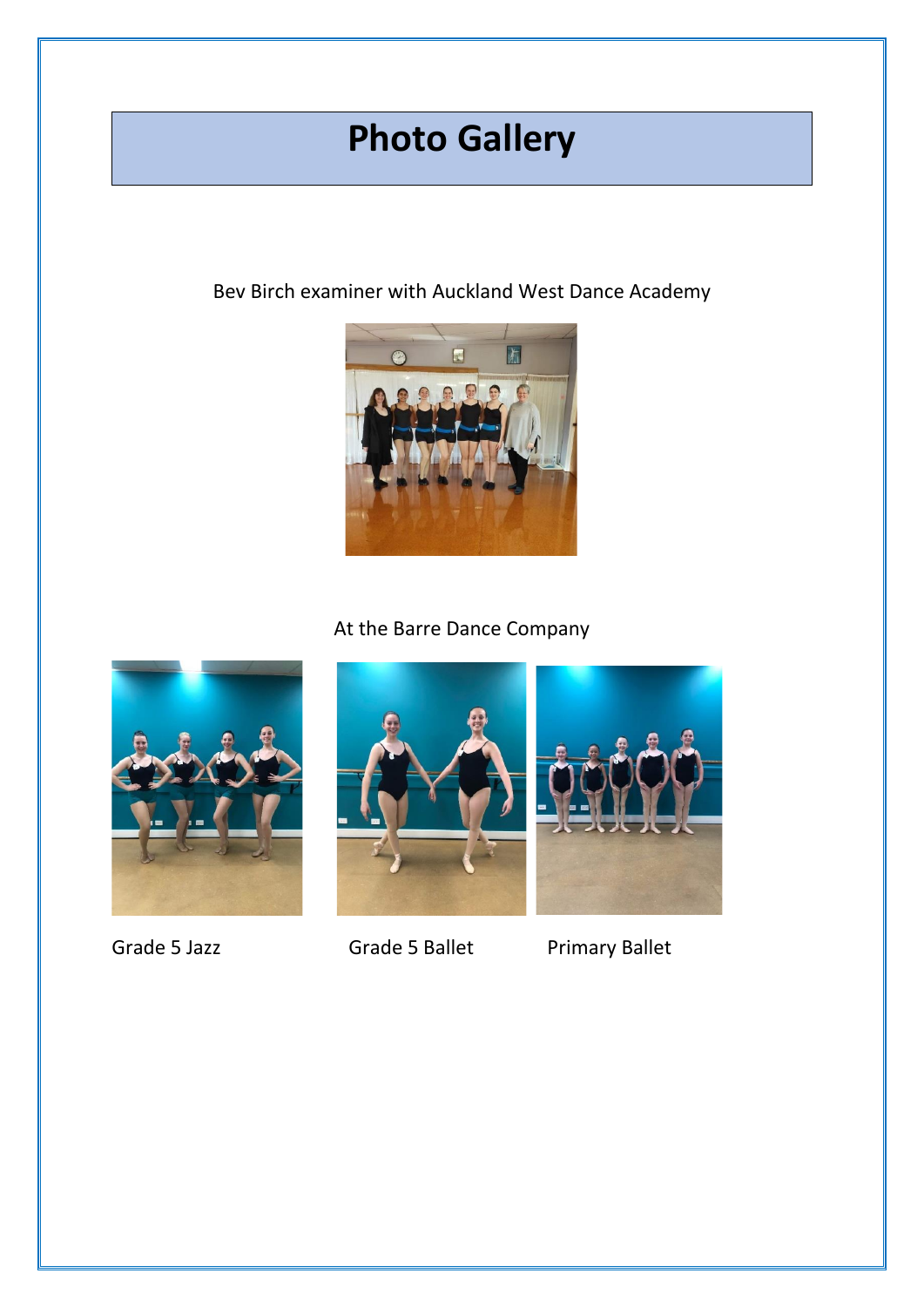### **Diamond Star 2022**



*Group Competition* 

*Sunday 15th May, 2022* 

**AMBARVALE HIGH SCHOOL Thomas Rose Drive, Rosemeadow**

*SECTIONS FOR SMALL GROUPS (wherever possible) PRIZES FOR MOST ENTERTAINING GROUP, BEST SMALL GROUP & BEST LARGE GROUP*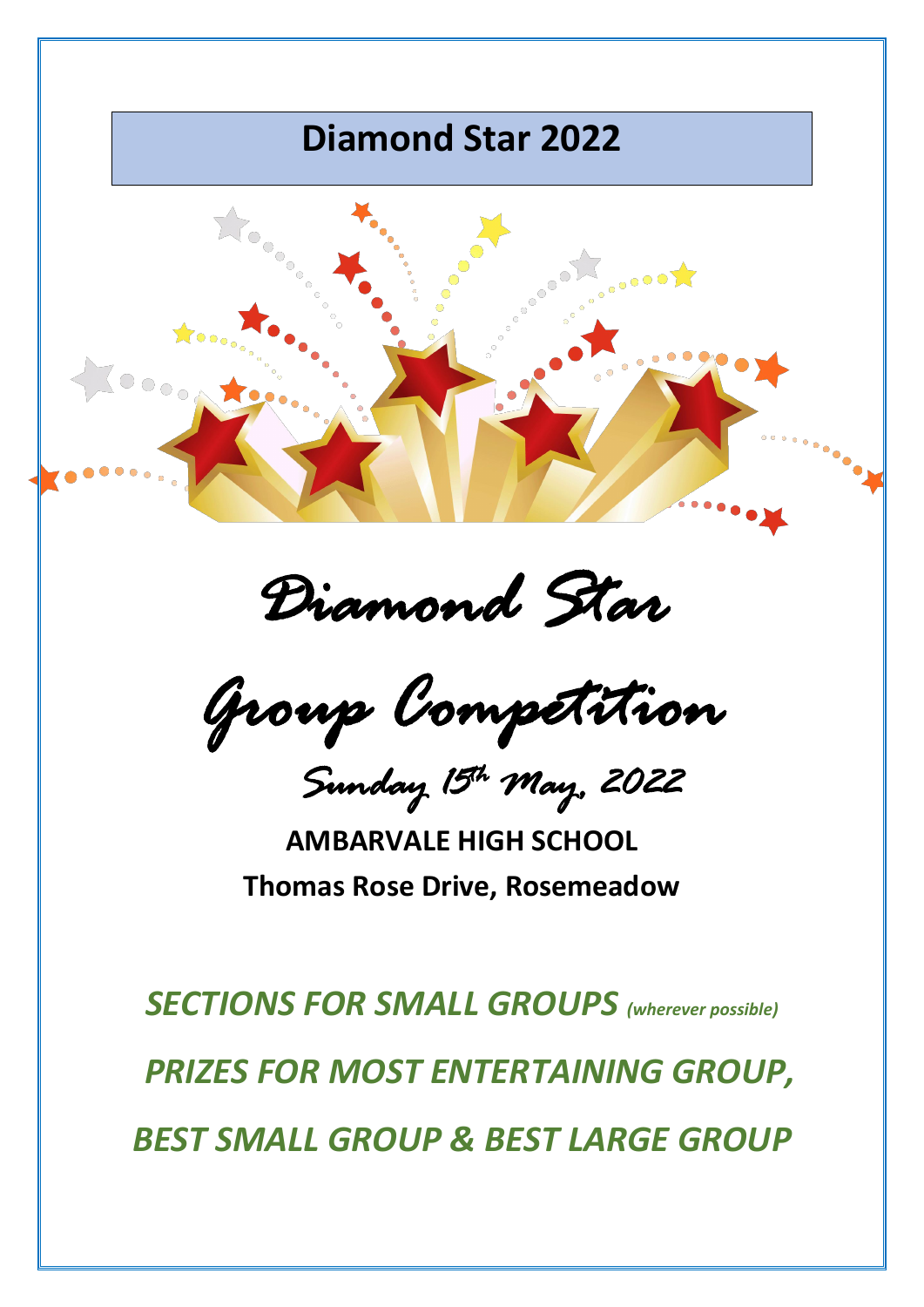### Entry Fee: \$25.00 per Group

### ENTRIES CLOSE Tuesday 19th April, 2022

LATE ENTRIES ACCEPTED

to Tuesday 26<sup>th</sup> April, 2022 with a \$2.00 late fee per group

### RULES & CONDITIONS OF ENTRY

| <b>1. ADJUDICATOR:</b> | The adjudicator's decision is final. At no time should anyone approach<br>or disrupt the adjudicator in any way, including lunch and dinner<br>breaks.                                                                                                               |
|------------------------|----------------------------------------------------------------------------------------------------------------------------------------------------------------------------------------------------------------------------------------------------------------------|
| <b>2. ADMITTANCE:</b>  | The committee reserves the right to refuse admittance to anyone<br>who is intoxicated or abusive.                                                                                                                                                                    |
| 3. AGE:                | Age as at 1st January 2022.                                                                                                                                                                                                                                          |
| <b>4. AMATEUR:</b>     | This Eisteddfod is open to those whose main source of income is<br>not that of a performer or a dance teacher.                                                                                                                                                       |
| <b>5. COMMITTEE:</b>   | The Committee reserves the right to amend, refuse or cancel<br>sections where insufficient entries are received, as well as<br>dividing sections.                                                                                                                    |
|                        | The Committee reserves the right to appoint/substitute an<br>adjudicator.                                                                                                                                                                                            |
|                        | The Committee reserves the right to amend the programme and<br>alter competition times.                                                                                                                                                                              |
|                        | The Committee's decision on issues not covered in rules will be<br>final.                                                                                                                                                                                            |
| <b>6. COMPETITORS:</b> | Must be ready to compete in the section and order in which their<br>name appears in the programme.                                                                                                                                                                   |
|                        | Competitors will not be transferred from one section to another if                                                                                                                                                                                                   |
|                        | incorrectly entered on the entry form, unless the error is the fault<br>of the Committee.                                                                                                                                                                            |
|                        | There can be no rehearsal back stage or on stage at any time.                                                                                                                                                                                                        |
| 7. DRESSING:           | COMPETITORS ARE ONLY PERMITTED TO GET CHANGED IN THE<br>DRESSING AREAS PROVIDED. NO CHANGING IN THE AUDIENCE<br>AREA.                                                                                                                                                |
|                        | 8. ENTRIES & PAYMENT: \$25 per troupe entry fee. All payments and entries must be                                                                                                                                                                                    |
|                        | received by Tuesday 19th April, 2022. NO REFUNDS once                                                                                                                                                                                                                |
|                        | payment is made, unless section is cancelled by the organisers.<br>Tax Invoices will not be issued as the Entry Form copy is your tax                                                                                                                                |
|                        | invoice. Cash only at entry doors (no eftpos).                                                                                                                                                                                                                       |
|                        | Minimum number of students in troupes is four (4).                                                                                                                                                                                                                   |
| 9. PROMPTING:          | Strictly no prompting. Anyone doing so may result in<br>disqualification of group.                                                                                                                                                                                   |
| <b>10. PROPS:</b>      | All props must be removed at the conclusion of the day.                                                                                                                                                                                                              |
|                        | Large props must only be brought in or removed in between<br>sessions.                                                                                                                                                                                               |
| <b>11. PROMOTIONS:</b> | The promotion or sale of any products is prohibited at the<br>Eisteddfod unless authorised by the Committee.                                                                                                                                                         |
| <b>12. PROTESTS:</b>   | Any protest arising out of an adjudicator's decision must be<br>lodged in writing to the Committee table within 30 minutes after<br>the completion of the affected section and accompanied by a<br>\$20.00 fee. This fee will be returned if protest is found valid. |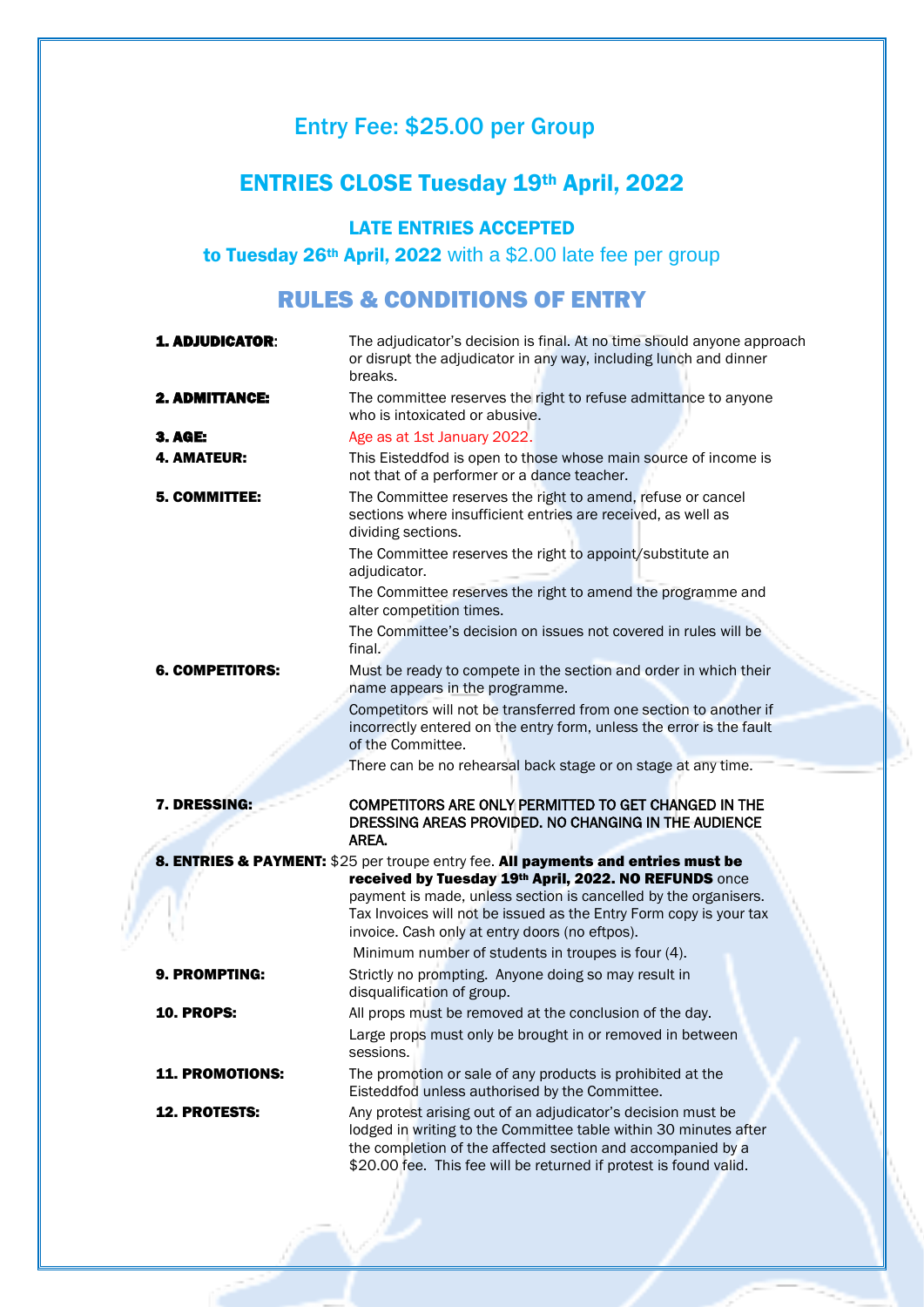| <b>13. SAFETY:</b>      | We take no responsibility for any injuries or lost property of<br>anyone present at the Eisteddfod. There is to be NO SMOKING<br>on the school premises.<br>TAP SHOES CANNOT BE WORN IN THE AUDITORIUM, BY<br><b>SCHOOL ORDER.</b> |
|-------------------------|------------------------------------------------------------------------------------------------------------------------------------------------------------------------------------------------------------------------------------|
| <b>14. MUSIC:</b>       | All music must either be on individual CDs (1 track per CD,<br>stating studio name) or lpod, ipad or mobile phone option is also<br>available.                                                                                     |
|                         | Background singing is allowed for Tap routines.                                                                                                                                                                                    |
| <b>15. TIME LIMITS:</b> | Time limit of four minutes per dance will be strictly adhered to.                                                                                                                                                                  |

### SECTIONS

### SMALL GROUPS: 4 - 10 Competitors (if sufficient entries received) LARGE GROUPS: 11 or more Competitors

Jazz – Hip Hop - Tap - Musical Theatre/Song & Dance - Contemporary – Lyrical/Modern Expressive

6/u, 8/u, 10/u, 12/u, 14/u, 16/u, Open Age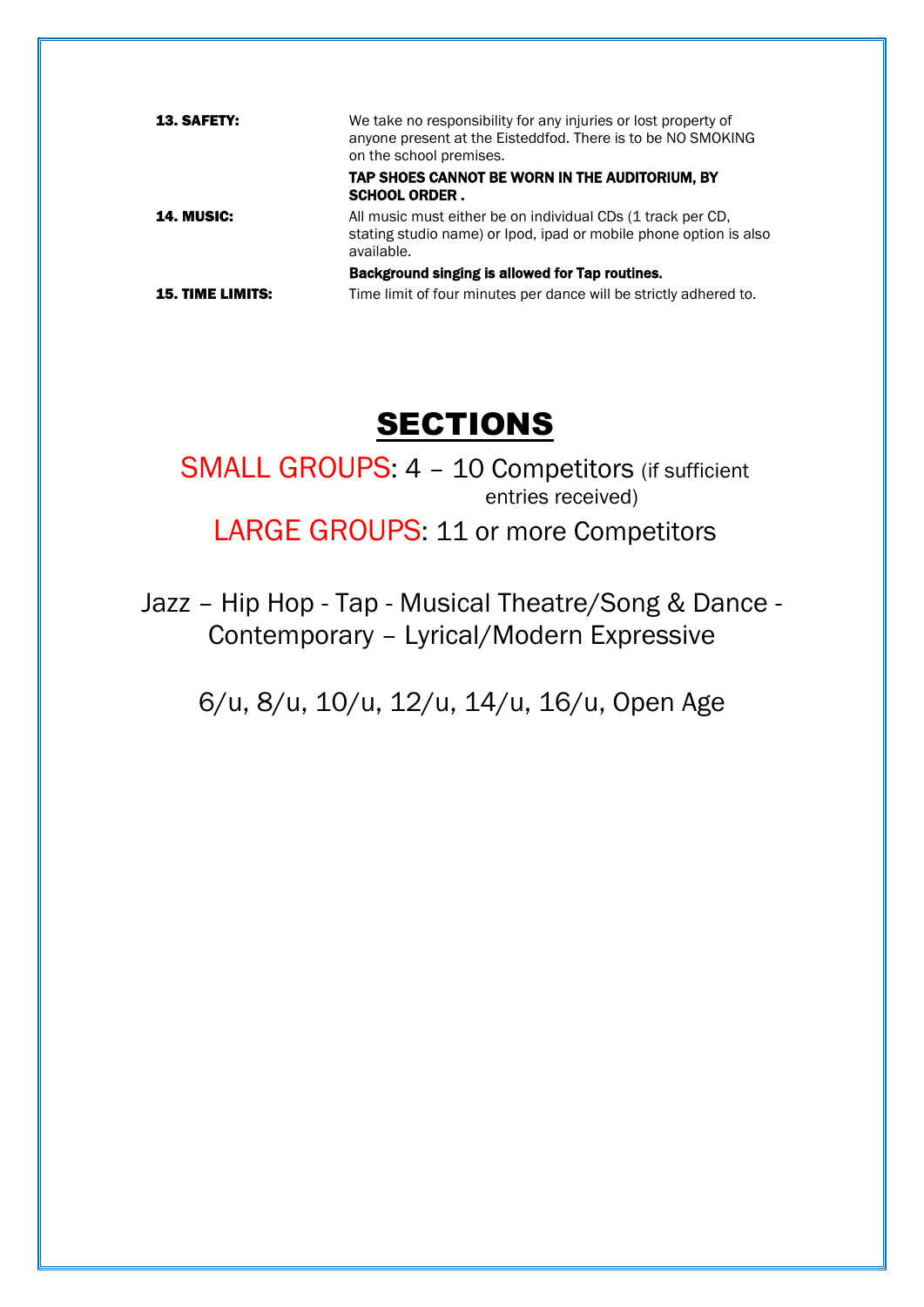|                          |                               |                                            | Diamond Star 2022<br>Group Entry Form |                                               |                          |
|--------------------------|-------------------------------|--------------------------------------------|---------------------------------------|-----------------------------------------------|--------------------------|
|                          |                               |                                            |                                       |                                               |                          |
|                          |                               |                                            |                                       |                                               |                          |
|                          | Post Code: __________         |                                            |                                       |                                               |                          |
|                          |                               | Phone: ____________________                |                                       |                                               |                          |
|                          |                               |                                            |                                       |                                               |                          |
| Age<br>Group<br>eg: 14/u | <b>Dance Style</b><br>eg. Tap | <b>Small/Large</b><br>Group<br>(see Rules) | <b>Name of Routine</b>                | <b>Number of</b><br><b>Competitors</b>        | <b>Entry Fee</b><br>\$25 |
|                          |                               |                                            |                                       |                                               |                          |
|                          |                               |                                            |                                       |                                               |                          |
|                          |                               |                                            |                                       |                                               |                          |
|                          |                               |                                            |                                       |                                               |                          |
|                          |                               |                                            |                                       |                                               |                          |
|                          |                               |                                            |                                       |                                               |                          |
|                          |                               |                                            |                                       |                                               |                          |
|                          |                               |                                            |                                       |                                               |                          |
|                          |                               |                                            |                                       |                                               |                          |
|                          |                               |                                            |                                       |                                               |                          |
|                          |                               |                                            |                                       |                                               |                          |
|                          |                               |                                            |                                       | Sub-total:                                    | \$                       |
|                          |                               |                                            |                                       | <b>Admin fee and</b><br><b>Posted Program</b> | \$<br>15.00              |
|                          |                               |                                            |                                       | <b>Donation</b>                               | \$                       |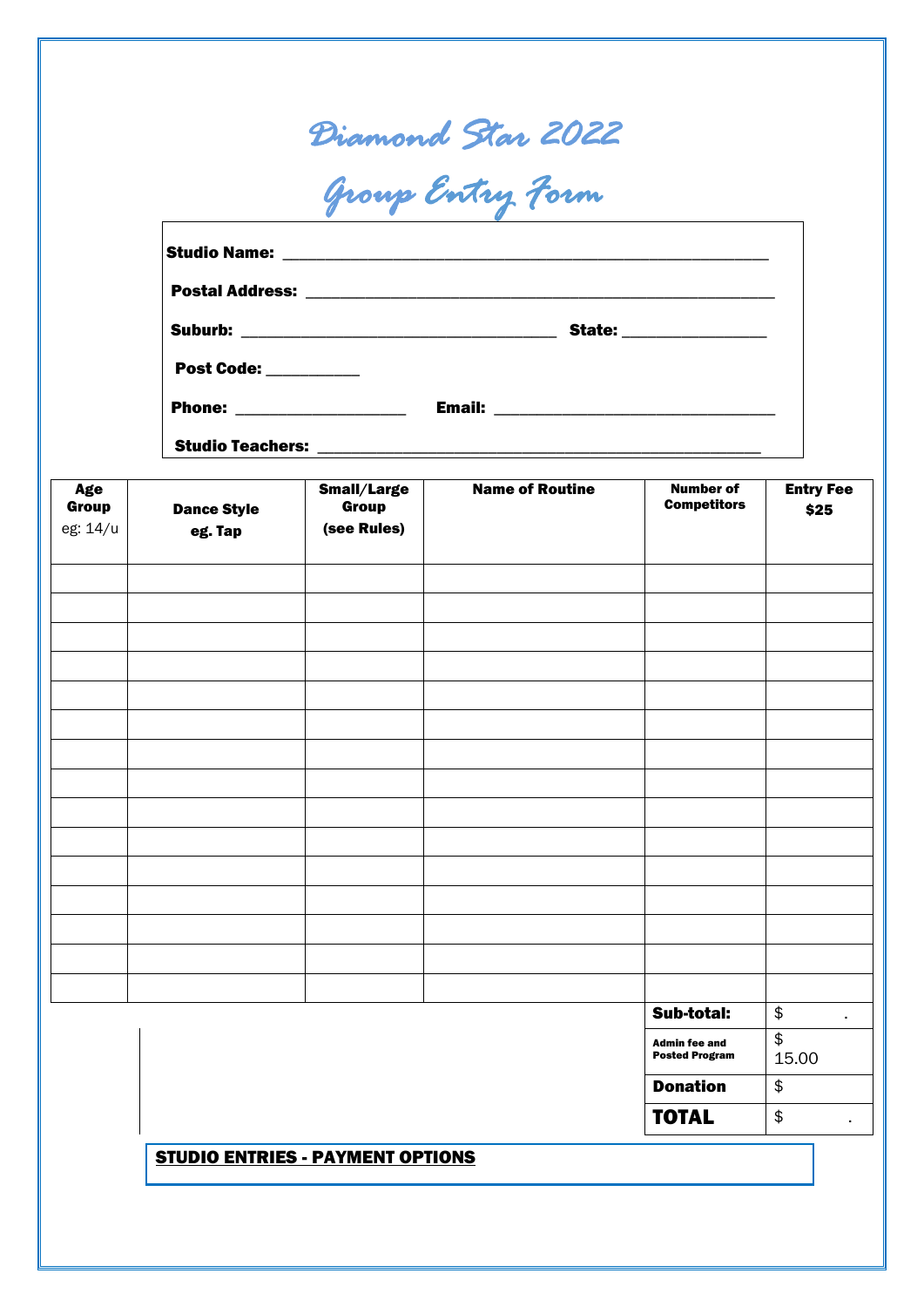- 1. Cheque [made payable to Ballet Australasia Ltd] sent by mail with completed entry form to BAL, PO Box 593, Darlinghurst NSW 1300.
- 2. Direct Deposit to BSB 062 016 and Account 10108431. Must use Studio name as Reference. Return the completed entry form via email to [admin@dancebal.com](mailto:admin@dancebal.com) or send by post to above address
- 3. Credit / Debit Card details by phone on 92831600. Send completed entry form as above. (Credit cards incur a 1% surcharge.)
- 4. There are no card processing facilities at the entry doors cash only

#### AUDIENCE ENTRY TICKETS

- 1. Audience entry must be pre-paid.
- 2. All necessary information and a link to the booking site will be sent closer to the event

Further enquiries contact:

[diamondstargroupday@dancebal.com](mailto:diamondstargroupday@dancebal.com)

OR

Mary Easton 0408 462 926 [maryeastondancestudios@iinet.net.au](mailto:maryeastondancestudios@iinet.net.au)

OR Denise Hingston 9283 1600 (9am-4pm Mon-Fri)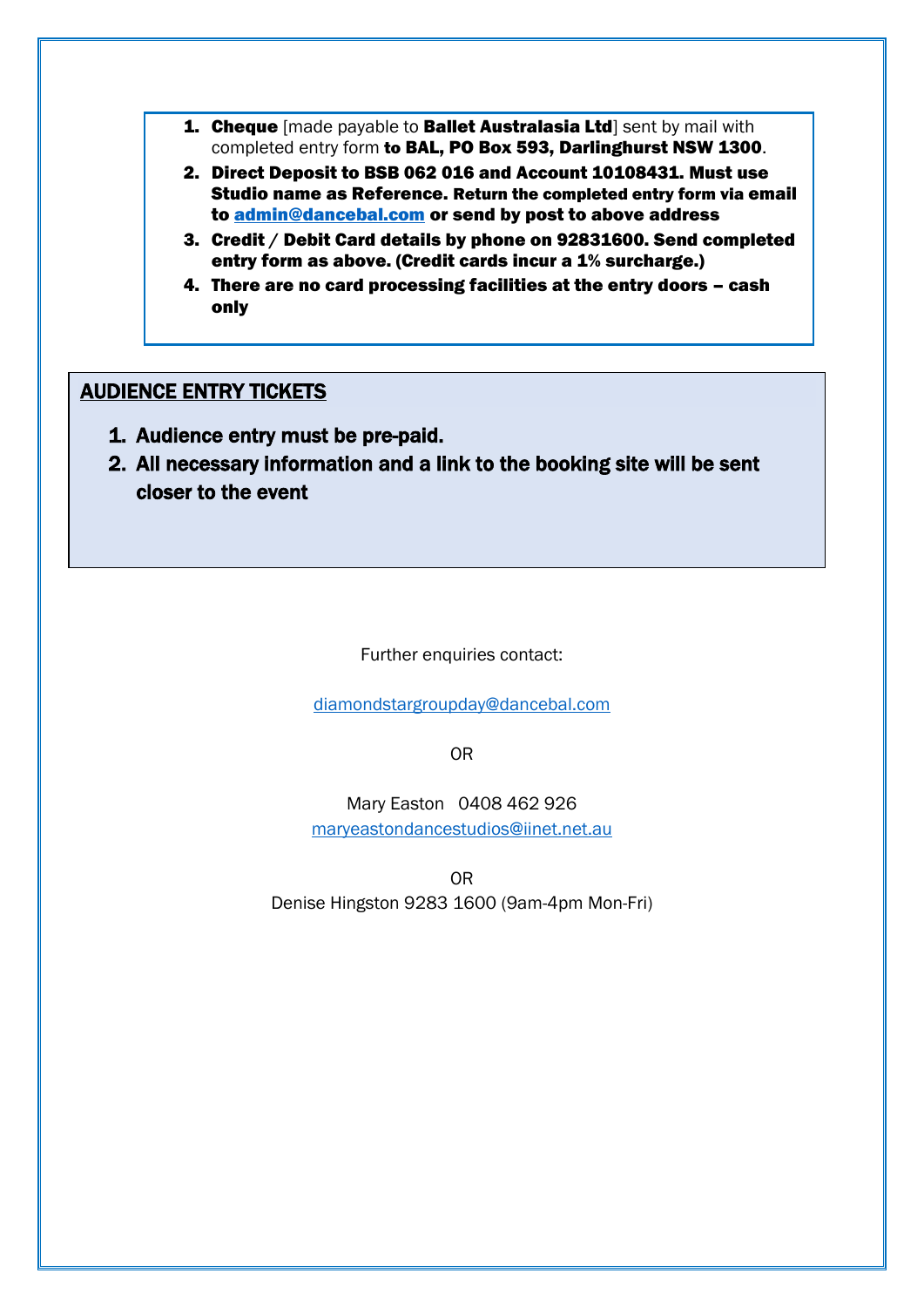# **TCIII & Certificate IV in Dance Teaching & Management**

For new enrolments and teachers already enrolled in the **Teaching Certificate III or CUA40313 Certificate IV in Dance Teaching & Management Course**, please note the following dates:

Teaching Certificate III and Certificate IV Dance Teaching and Management

July 2022

As an enrolled student you are always welcome to attend any of our teaching course sessions.

Please let us know if you will be attending on the above dates as we are focused on assisting you in completing your assessments and booking practicals.

### **2021 Completions to date**

#### CUA40313 Certificate IV Dance Teaching and Management

Sarah Hall, Catherine Cvetko, Ashliegh Nieass, Kylie Watts, Kassandra Nieass, Mary Gartlan, Hayley McDonald, Kyara Treuer

Teachers Course III

Kylie Watts

Congratulations to you all for your hard work!!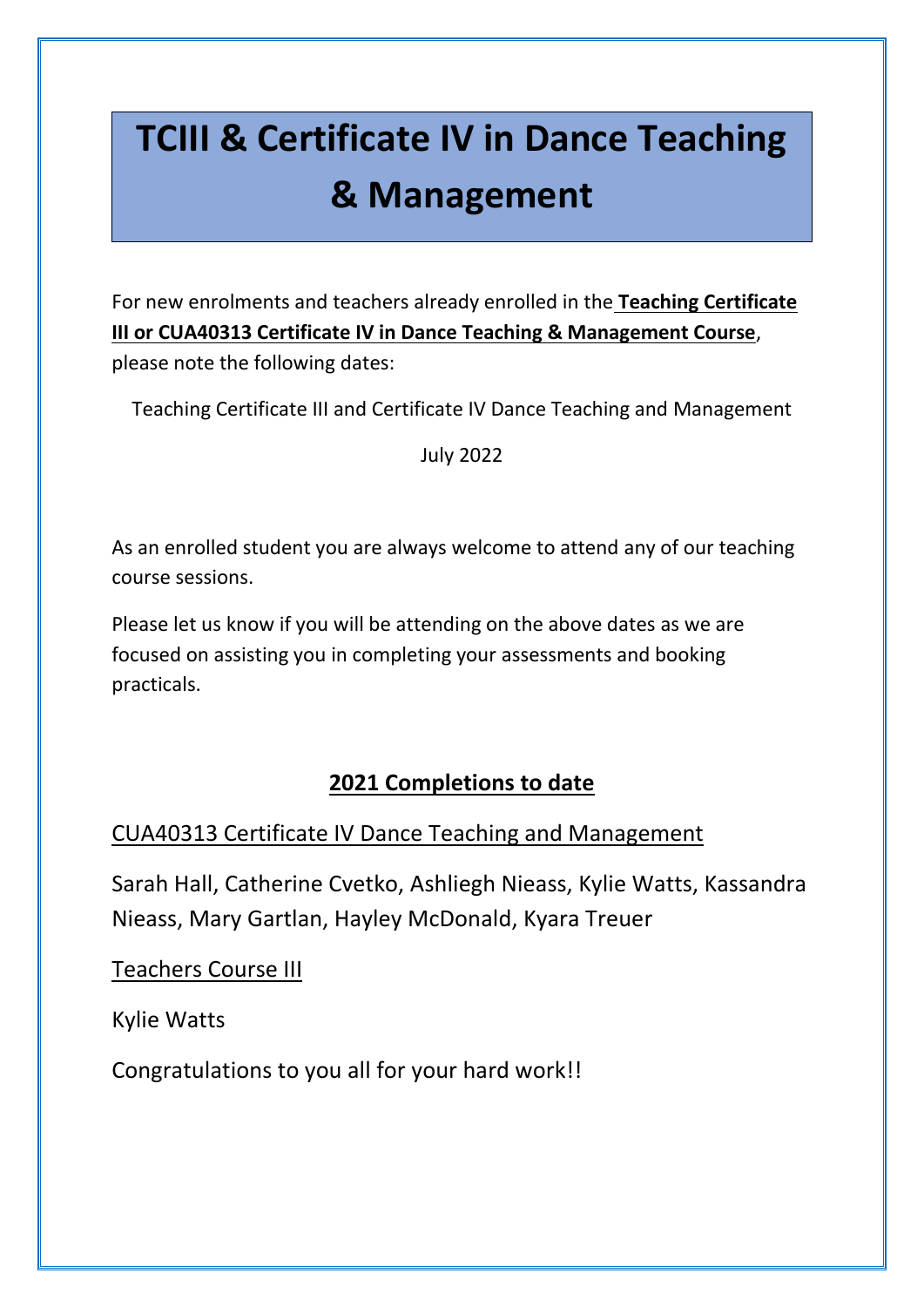# **Update - TC III & Certificate IV in Dance Teaching & Management**

BAL continues to offer the TCIII which is a BAL accredited course. Many people choose to complete the TCIII course as it provides an introduction to study and the opportunity to gain a qualification in the industry. The commitment to study is not as intense in comparison to the CUA40313 Certificate IV in Dance Teaching and Management.

However, when attending the course many dance teachers choose to upgrade to the CUA40313 Certificate IV in Dance Teaching & Management as it is an accredited course. Teachers can achieve a Nationally Recognised qualification as well as learn a variety of new skills and teaching methods that can be taken back to their school and implemented.

Today the Performing Arts Industry is very competitive. It is imperative that all teachers conducting BAL syllabus classes in any genre in your school, whether casual or permanent, become a BAL Provisional Member. To continue achieving BAL's high standard it is a requirement of membership, regardless of genre or age, that BAL teachers obtain one of these qualifications.

If you are interested in enrolling in either course please contact Donna on

02 9283 1600 to discuss.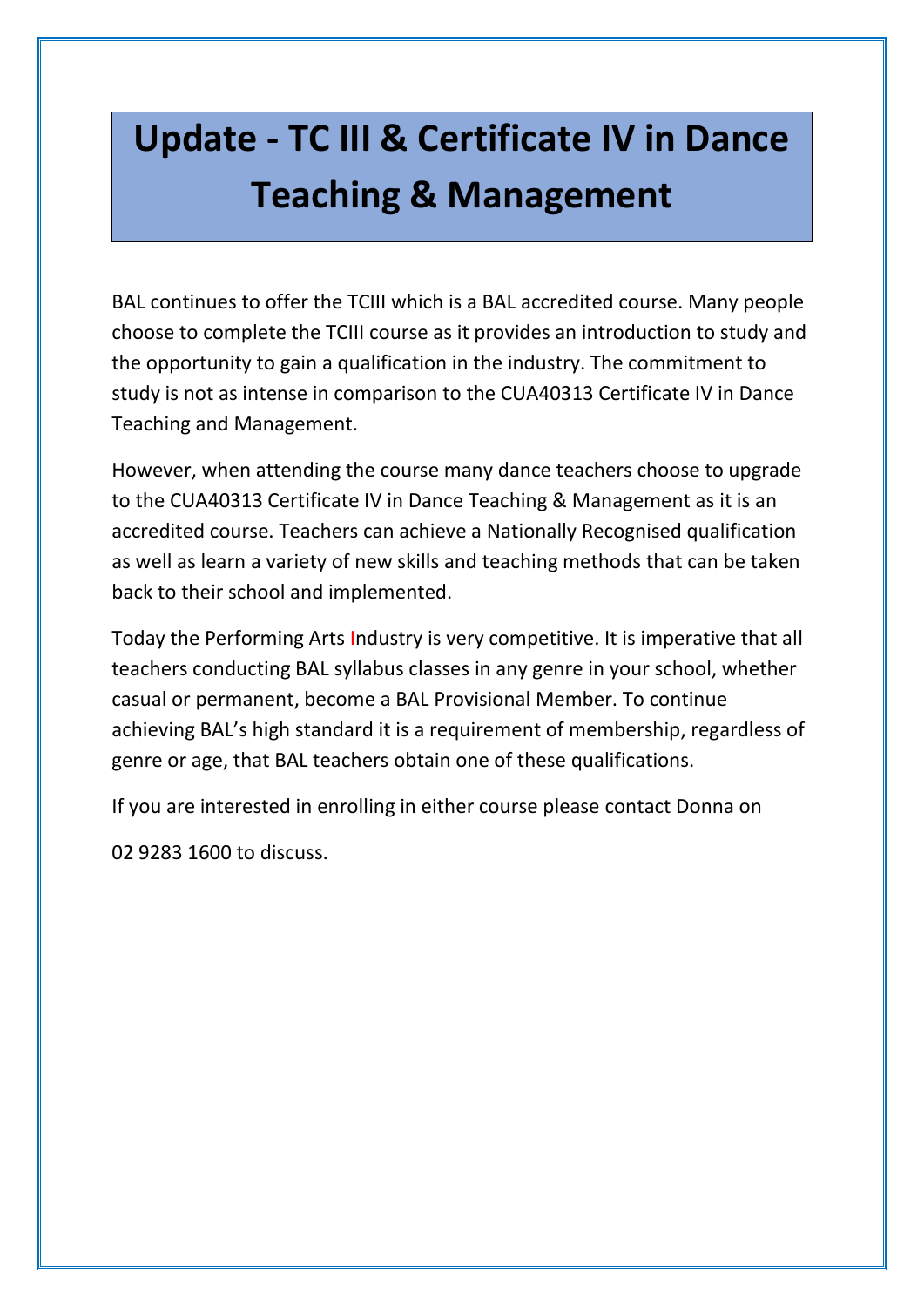# **Timetable App**

We have found an App that can assist you when you are completing your Exam and program timetables. We use Hours & Minutes Calculator Lite in the office to check the exam timetables that we receive. It works just like a calculator, but it accounts for hours. Wonderful!!

You go to your app store and type "hours & minutes calculator" – Lite is free to download.